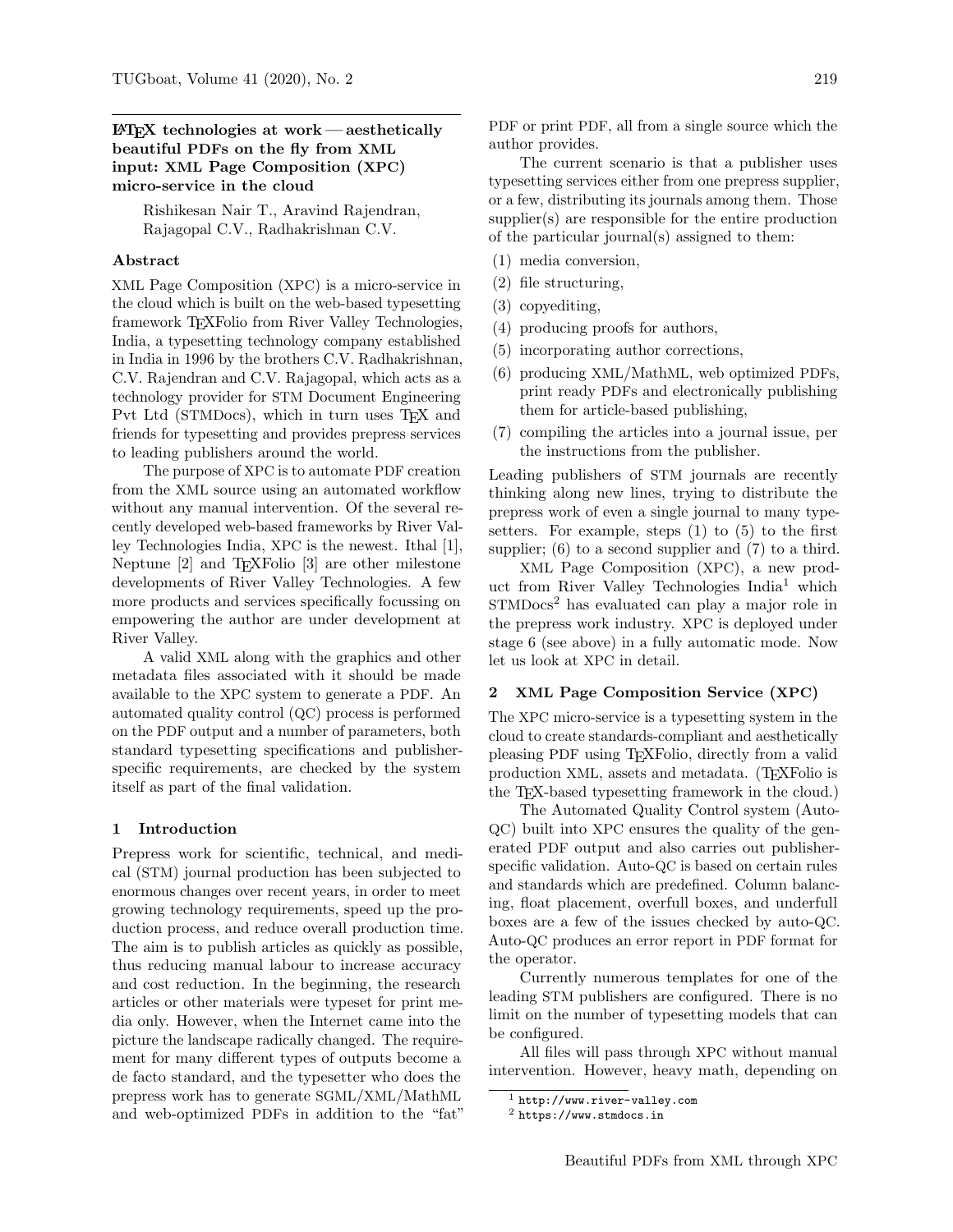

<span id="page-1-0"></span>Figure 1: XPC workflow.

the needs of the publisher, may need manual support, mostly with pagination.

# 2.1 XPC Features

The main features of XPC (the figures are grayscaled for print):

- 1. XPC workflow (Fig. [1\)](#page-1-0) is in the cloud.
- 2. No content editing or alterations of the source, hence no accidental human errors.
- 3. High-level automated QC between PDF output and XML, as described. Two sample reports are shown in Fig. [2.](#page-1-1)
- 4. Formatting/pagination of PDF output, if required, is done using a control file generated from the XML, without touching the XML data.
- 5. Application of artificial intelligence for table formatting and float placement, thereby reducing manual effort.
- 6. Multilingual support, currently configured for 11 languages.
- 7. Automatic table width calculation to help typeset tables in either single column or double column mode without any processing instructions.

|                                  |            | <b>Report of first call/insertion: fig</b> |                  |                                                                                                                                                                                  |                    |     |             |
|----------------------------------|------------|--------------------------------------------|------------------|----------------------------------------------------------------------------------------------------------------------------------------------------------------------------------|--------------------|-----|-------------|
| <b>Call: Page</b>                | Obj Ins    |                                            | <b>Tolerance</b> |                                                                                                                                                                                  |                    |     |             |
| 392                              | 392        | $\Omega$                                   |                  | fig <sub>6</sub>                                                                                                                                                                 | 394                | 394 | $\bf{0}$    |
| 393                              | (1)<br>392 |                                            |                  | fig7                                                                                                                                                                             | 394                | 394 | $\mathbf 0$ |
| 393                              | 393        | $\mathbf 0$                                |                  | fig <sub>8</sub>                                                                                                                                                                 | 395                | 394 | (1)         |
| 393                              | 393        | $\mathbf 0$                                |                  |                                                                                                                                                                                  |                    |     |             |
| 393                              | 393        | $\mathbf 0$                                |                  |                                                                                                                                                                                  |                    |     |             |
|                                  |            |                                            |                  |                                                                                                                                                                                  |                    |     |             |
|                                  |            |                                            |                  |                                                                                                                                                                                  |                    |     |             |
| 395                              | 394        | (1)                                        |                  |                                                                                                                                                                                  |                    |     |             |
|                                  |            |                                            |                  |                                                                                                                                                                                  |                    |     |             |
| <b>Total No</b><br><b>Object</b> |            |                                            |                  |                                                                                                                                                                                  |                    |     |             |
| <b>FM-artau</b>                  |            |                                            |                  |                                                                                                                                                                                  | <b>FLOAT-Fig</b>   |     |             |
| <b>FM-auemail</b>                |            |                                            | 3                |                                                                                                                                                                                  | sch                |     |             |
| FM-aufn                          |            |                                            |                  | fd                                                                                                                                                                               |                    |     |             |
| <b>FM-auaff</b>                  |            |                                            |                  |                                                                                                                                                                                  | <b>TEXT-eqn</b>    |     |             |
| <b>FM-abs</b>                    |            |                                            |                  |                                                                                                                                                                                  | <b>TEXT-eqngrp</b> |     |             |
| FM-kwd                           |            |                                            |                  | fig                                                                                                                                                                              |                    |     |             |
| <b>TEXT-sec</b>                  |            |                                            |                  |                                                                                                                                                                                  | <b>FLOAT-Tbl</b>   |     |             |
| ь<br>39                          |            |                                            |                  | tbl                                                                                                                                                                              |                    |     | ٦           |
| FM-corau                         |            |                                            |                  |                                                                                                                                                                                  | <b>BACK-bib</b>    |     |             |
|                                  |            |                                            |                  |                                                                                                                                                                                  |                    |     |             |
| <b>Overfull details</b>          |            |                                            |                  |                                                                                                                                                                                  |                    |     |             |
| Length                           |            |                                            |                  |                                                                                                                                                                                  |                    |     |             |
|                                  |            | Call: Page Obj Ins<br><b>Stretch</b>       |                  | <b>Report of first call/insertion: tbl</b><br><b>Tolerance</b><br><b>Report of total number of objects</b><br>6<br>3<br>1<br>4<br>3<br>18<br>1<br>9<br><b>TeX Lines</b><br>Pages |                    |     |             |



<span id="page-1-1"></span>Figure 2: Auto-QC error reports.

8. APIs to support command-line operations for automation.

## 2.2 Workflow

The workflow diagram in Fig. [1](#page-1-0) along with the explanation of each step provided in the following will describe in more detail the functionality of the XPC service.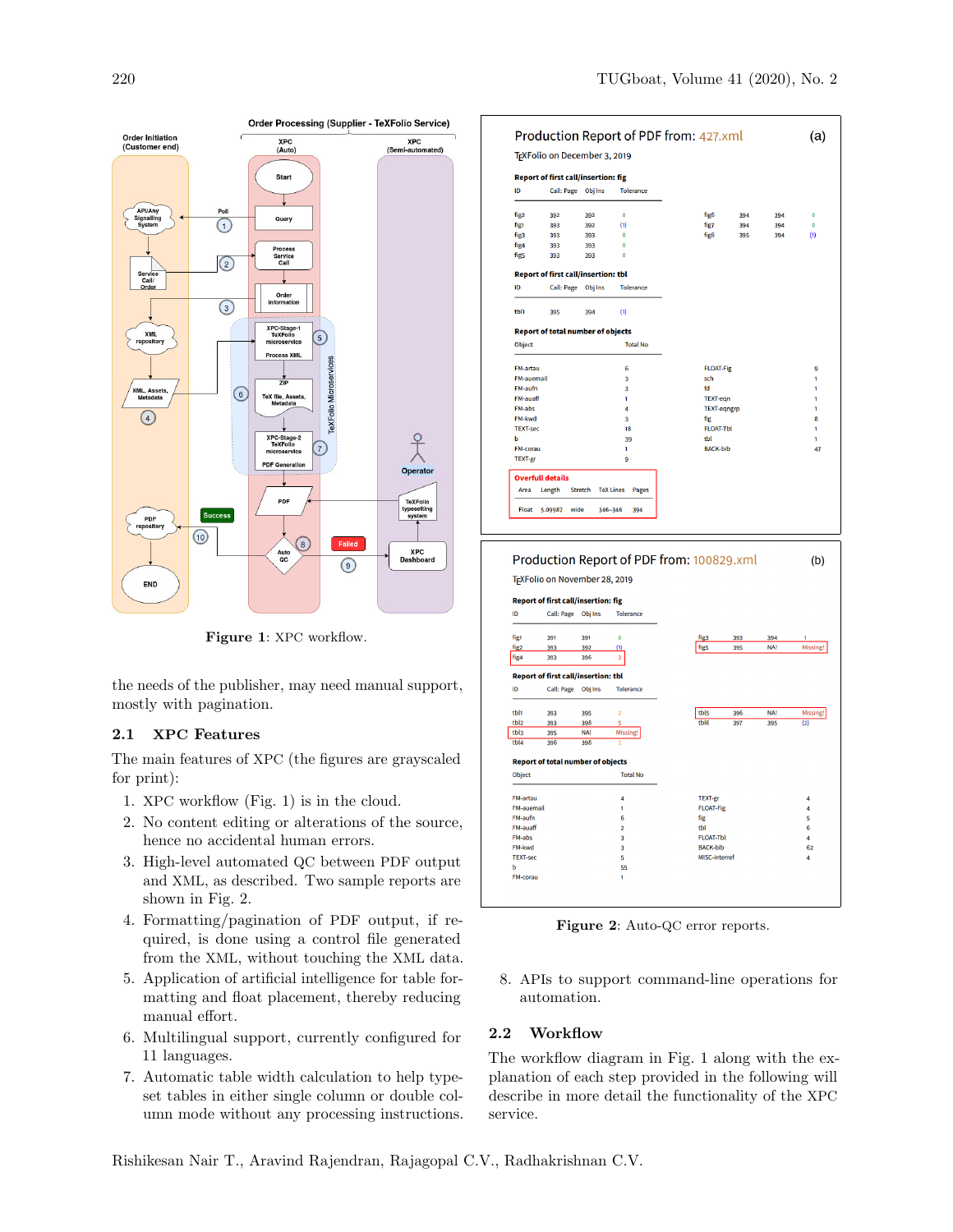| <b>Article Info</b><br><b>XPC Dashboard</b> |                    |                 | <b>Stage</b><br><b>Journal Name</b> |                              |         | <b>Status</b>                             | Logout<br><b>Operator Name</b><br>PDF, Reports |                       |                                            |
|---------------------------------------------|--------------------|-----------------|-------------------------------------|------------------------------|---------|-------------------------------------------|------------------------------------------------|-----------------------|--------------------------------------------|
| <b>XPC Worklist</b>                         |                    |                 |                                     |                              |         |                                           |                                                | Date from: 03/12/2019 | $\overline{\phantom{a}}$<br>to: 04/12/2019 |
| Show All                                    | $\sim$ entries     |                 |                                     |                              |         |                                           |                                                | Search:               |                                            |
| $ID - A$                                    | PII<br>$\circ$     | <b>GEN</b><br>× | <b>AD</b><br>$\bullet$              | <b>AID</b><br>$\ddot{\circ}$ | Stage   | <b>Status</b>                             | $\mathbf{C}$<br><b>Progress</b>                | Operator              | PDF                                        |
| 230                                         | 50030401819308600  | 60              | optics                              | 124636                       | stage 1 | PDF for optics124636 successfully created | 100%                                           | Operator 1            | PDF REPORT LOC                             |
| 278                                         | \$2212868918301089 | 50              | ljezi                               | 134                          | stage 1 | PDF for ijcci134 successfully created     | 100%                                           | Operator 1            | PDF REPORT LOC                             |
| 308                                         | S2352507X19301787  | $40$            | nanoso                              | 100349                       | stage 1 | PDF for nanoso100349 successfully created | 100%                                           | Operator 1            | PDFREPORT LOC                              |
| 309                                         | S2352507X19300988  | 40              | nanoso                              | 100348                       | stage 1 | PDF for nanoso100348 successfully created | 100%                                           | Operator 1            | PDF REPORT LOC                             |
| 379                                         | 52352380817301016  | 60              | gete                                | 92                           | stage 1 | Error: Auto column balancing failed       | 87%                                            | Operator 1            | PDF REPORT LOC                             |
| 1331                                        | \$2352484719302707 | 40              | egyr                                | 427                          | stage 1 | Error: Overfull found                     | 95%                                            | Operator 1            | <b>PDF REPORT LOG</b>                      |
| 1332                                        | 52352550010301575  | 60              | spc                                 | 264                          | stage 1 | PDF for spc264 successfully created       | 100%                                           | Operator 1            | PDFREPORT LOC                              |
| 1335                                        | \$2352550919300041 | 80              | spc                                 | 262                          | stage 1 | PDF for spc262 successfully created       | 100%                                           | Operator 1            | PDF REPORT LOC                             |
| 1336                                        | 52352550010301150  | 70              | spc                                 | 258                          | stage 1 | PDF for spc258 successfully created       | 100%                                           | Operator 1            | PDFREPORT LOC                              |
| 1337                                        | 52352550919301733  | 60              | spc                                 | 254                          | stage 1 | PDF for spc254 successfully created       | 100%                                           | Operator 1            | PDF REPORT LOC                             |
| 1338                                        | 52352550919300922  | 70              | spc.                                | 251                          | stage 1 | PDF for spc251 successfully created       | 100%                                           | Operator 1            | PDF REPORT LOC                             |
| 1339                                        | 52352550919300557  | 60              | spc                                 | 252                          | stage 1 | PDF for spc252 successfully created       | 100%                                           | Operator 1            | PDF REPORT LOC                             |
| 1341                                        | 52352550919300582  | 50              | spc.                                | 245                          | stage 1 | PDF for spc245 successfully created       | 100%                                           | Operator 1            | PDF REPORT LOC                             |
| 1342                                        | 52352550918304172  | 50              | spc                                 | 246                          | stage 1 | PDF for spc246 successfully created       | 100%                                           | Operator 1            | PDF REPORT LOC                             |

<span id="page-2-0"></span>Figure 3: XPC operator dashboard as implemented at STMDocs during evaluation.

- 1. Order initiation: API service call or check for orders in publishers' servers.
- 2. Process service call or orders, and extract order information.
- 3. Send order information to data repository or datastore.
- 4. Retrieve input XML and assets of the items which are generated by the XML supplier.
- 5. Process XML: Add namespaces, find table width, create an external float control file and create a TEX file. Find the typesetting model and (only if a journal with a new model is received) create a typesetting template configuration file automatically.
- 6. Make an archive of all these and push them to TEXFolio microservice for processing.
- 7. Create PDF.
- 8. Trigger auto-QC: If the quality of the PDF output is not up to the benchmark or publisher specifications, flag a failure, likely a need for manual pagination.
- 9. Items requiring manual intervention get listed in the operator's dashboard (see Fig. [3\)](#page-2-0). Operator paginates using the float control file, pushes the finished PDF again for auto-QC.
- 10. If auto-QC is successful, PDF will be delivered to the client.

## 2.3 Error reports — Details

Two error reports are given in Fig. [2](#page-1-1) (above and below are two separate reports). There are three main sections which will appear in every article which contains figures and tables: "Report of first call/insertion: fig", "Report of first call/insertion: tbl", "Report of total number of objects". The optional section "Overfull details" will appear only if the PDF output has any overfull text.

One of the many challenges of the auto-pagination function is the placement of floats near their references. XPC will do a fairly nice job here, however in very rare cases due to severe constraints such as a small number of pages, a large number of floats, and a two-column document, as one can imagine, it is a difficult task to place the floats near to their references even manually. If the floats are placed far from their citations, this information will be flagged in the report and the operator who checks the report can find and correct it. As you can see in the sample reports, the following details are included to help the operator to find the problem:

- ID: The ID of the float to search.
- Call Page: The page in the PDF where the float is first cited.
- Obj Ins: The PDF page where the float is inserted.
- Tolerance: The tolerance with which this can be allowed. As the tolerances become worse, they are highlighted with colour changes, red being the worst.

### 2.4 Issues and challenges

The developers faced many challenges during the development of XPC. A few of them are listed here:

- 1. Finding journal typesetting model
- 2. Table cell width calculation
- 3. Float placement
- 4. Handling built-up accents